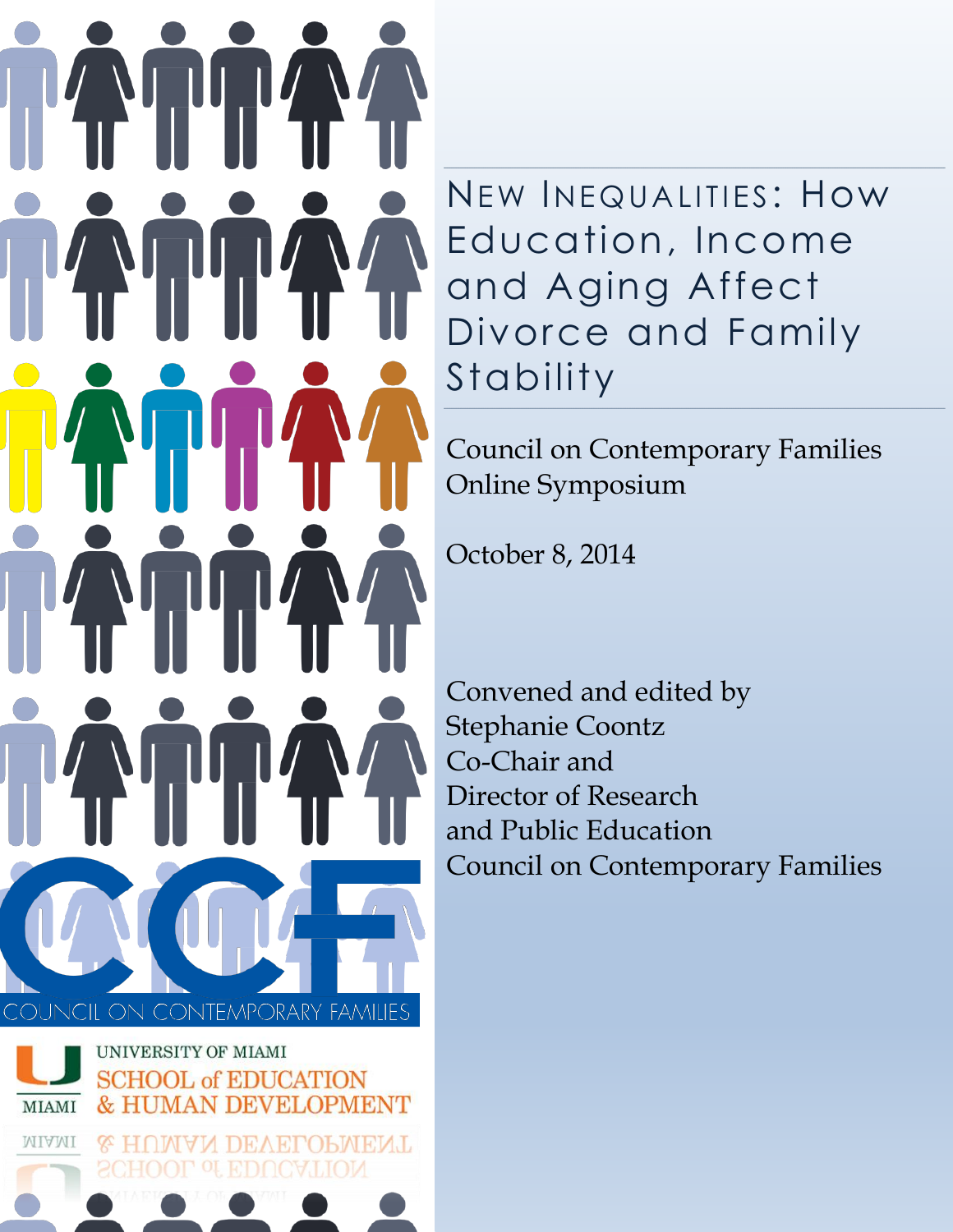## CCF New Inequalities Symposium Table of Contents

**[Overview: Family Trends You Might Not Have Expected](#page-2-0)** Stephanie Coontz

**[A Class Act? Stability and Instability in Children's Lives](#page-5-0)** June Carbone and Naomi Cahn

**[Gray Divorce: A Growing Risk Regardless of Class or Education](#page-9-0)** Susan L. Brown and I-Fen Lin

**[Divorce and the Recession](#page-13-0)** Philip Cohen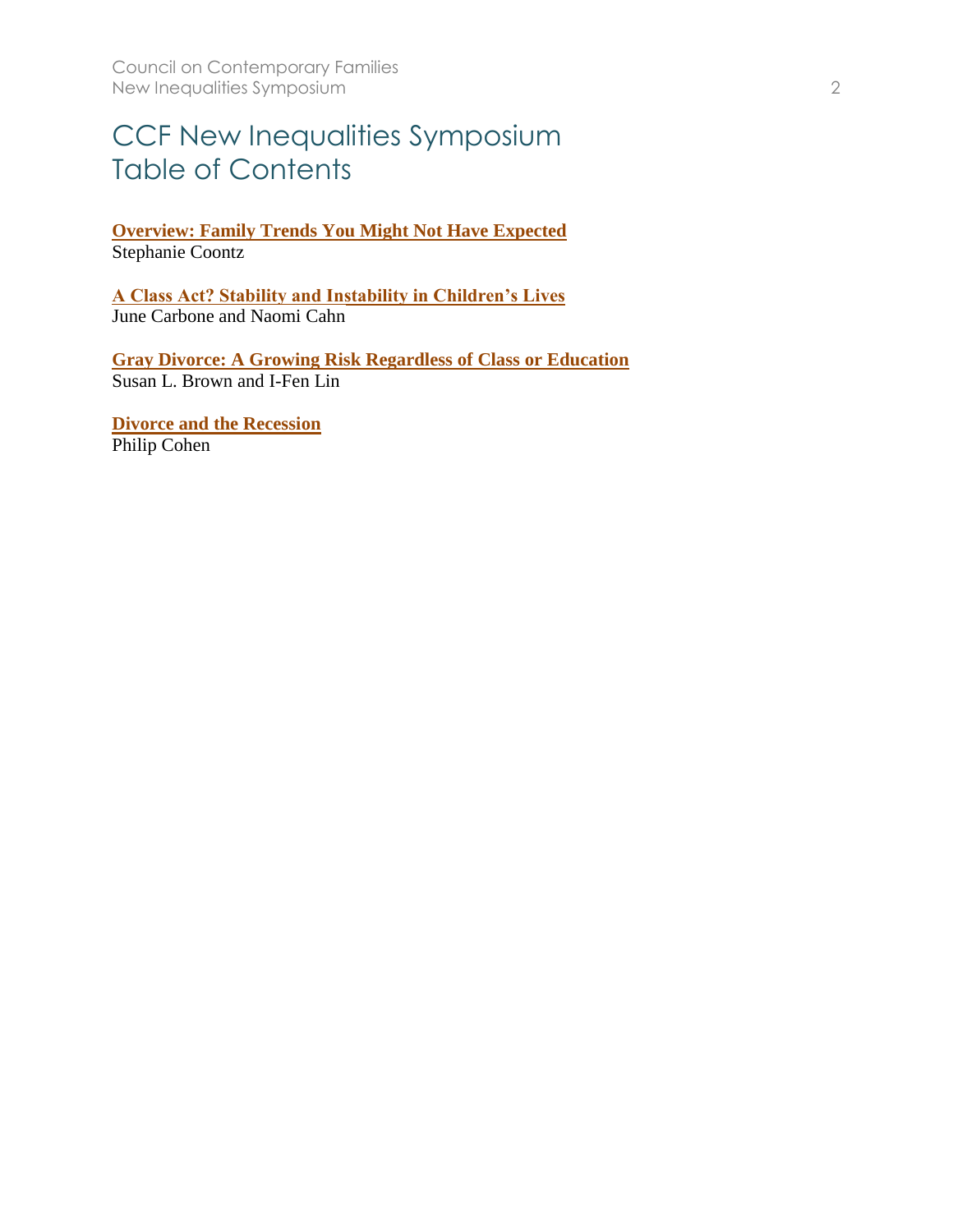### <span id="page-2-0"></span>CCF New Inequalities Symposium Overview: Family Trends You Might Not Have Expected

Stephanie Coontz October 8, 2014

October 12 marks the fourth anniversary of when the United States became a "no-fault nation." On that date in 2010, New York, the last holdout, finally joined the 49 other states in eliminating the need for divorcing couples to state that the dissolution of their marriage was the "fault" of one or the other. Today, every state offers the possibility of a no-fault divorce.

Three years later, the co-chair of The Coalition for Divorce Reform claims that "no-fault divorce has been a *disaster*," leading to record numbers of divorces and plummeting rates of marriage. Sociologist Philip Cohen confirms that New York had a big spike in divorce in 2010, from 2.6 to 2.9, as measured by the crude divorce rate. But many researchers have found that although every state that adopted no-fault divorce saw a burst of pent-up divorces in the first few years after passage, divorce rates leveled off thereafter and have actually fallen since no-fault became the norm.

Figuring out divorce and marriage trends is further complicated by the recent foreclosure crisis and the ensuing deep recession. Many studies have shown that job loss and financial strain raise the risk of divorce. But divorce rates fell during the Great Depression of the 1930s, and some observers have claimed that "the silver lining" of this more recent economic crisis has been a similar dip in divorce.

To sort through these conflicting claims, the Council on Contemporary Families asked five researchers to explore recent trends in divorce and marriage for the *CCF Symposium on New Inequalities*. Their findings paint a complex picture.

For children of educated parents, family life has actually become more stable in the past 30 years, law professors June Carbone and Naomi Cahn argue. *For both white and African-American college graduates – but only for college graduates -- the likelihood that a fourteen year-old-girl would still be living with both parents* increased *between the 1970s and the first decade of the twentieth century*, they point out in their paper, ["A Class Act? Stability and](https://contemporaryfamilies.org/stability-instability-brief-report/)  [Instability in Children's Family Lives."](https://contemporaryfamilies.org/stability-instability-brief-report/) Poorly-educated and low-income Americans, by contrast, have experienced an increase in family instability, with continued high divorce rates and growing rates of unwed childbearing.

Carbone and Cahn argue that the increased family instability of less-educated Americans stems primarily from growing economic inequality in the U.S. rather than from a reduction in their commitment to their children's well-being. Between the mid-1970s and the second half of the 2000s, during the very years when divorce and unwed motherhood were becoming more acceptable, mothers with a high school diploma doubled the time they spent with their children. But affluent college graduate mothers were able to increase their time with children even more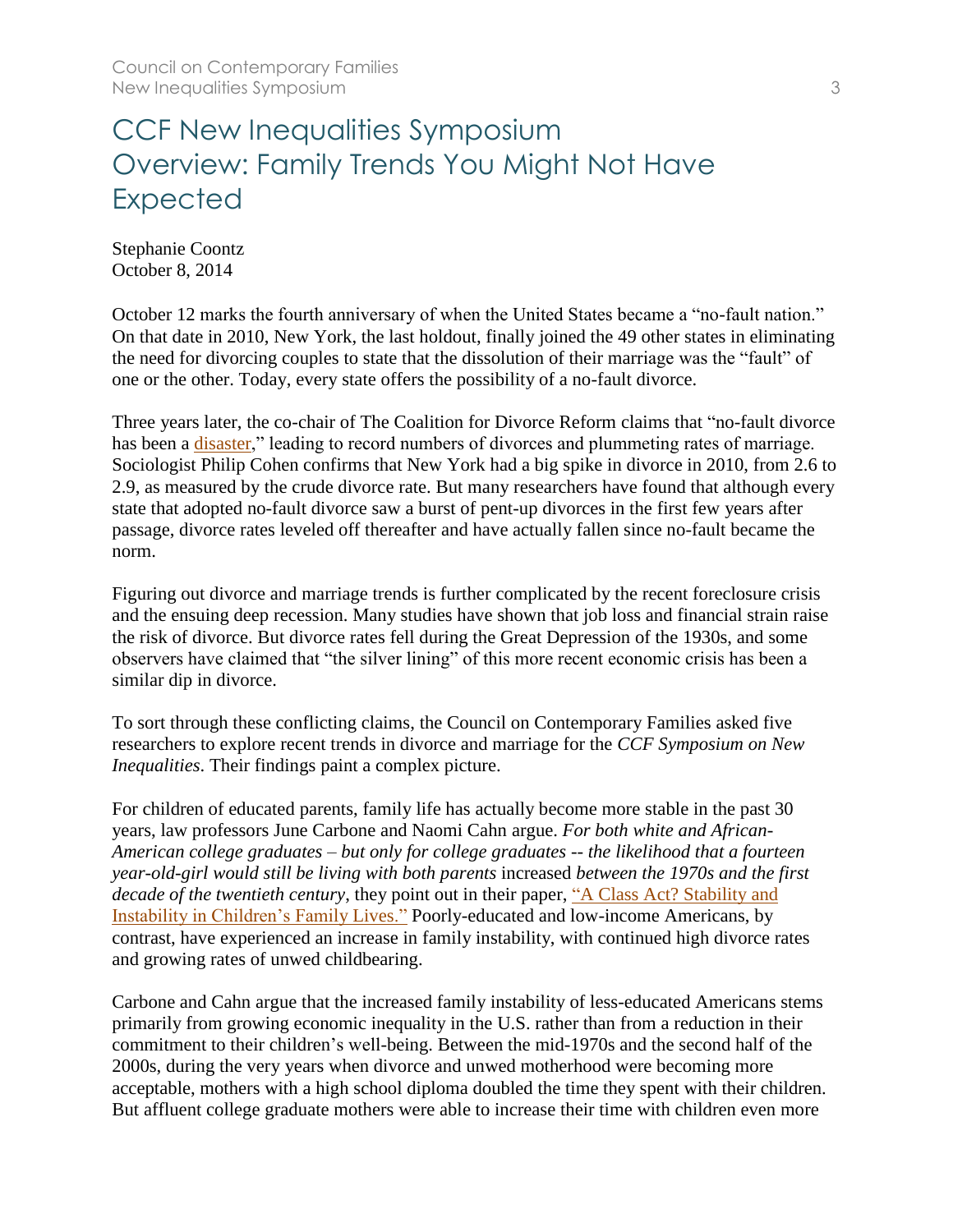substantially -- by a factor of four to five – and also to ratchet up their spending on enrichment programs, thereby contributing to a widening cycle of inequality in child outcomes.

Researchers Susan L. Brown and I-Fen Lin add another wrinkle to the story in their paper, ["Gray](https://contemporaryfamilies.org/growing-risk-brief-report/)  [Divorce: A Growing Risk Regardless of Class or Education."](https://contemporaryfamilies.org/growing-risk-brief-report/) Like Carbone and Cahn, they note that *college educated Americans have dramatically lower divorce rates than their less-educated counterparts – but only up to a certain age.* 

Among couples aged 25-49, the divorce rate for college graduates is about 50 percent lower than the rate for those with a high school diploma. However, the protective effects of education do not seem to last once the children have left home.

Regardless of educational attainment, the divorce rate for couples aged 50 and older has doubled since 1990, and it has more than doubled for married individuals aged 65 and older. *An older college graduate, even one in a first marriage, faces essentially the same risk of divorce as the older high school graduate. And, Brown and Lin point out, more than 55 percent of gray divorces involve couples who were married for more than 20 years.*

The recent recession and (very modest) recovery complicate the picture even more. In ["Divorce](https://contemporaryfamilies.org/divorce-recession-brief-report/)  [and the Recession,"](https://contemporaryfamilies.org/divorce-recession-brief-report/) Sociologist Philip Cohen points out that although states with higher home foreclosure rates did see an uptick in divorce, *overall, the recession inhibited many couples from divorcing, leading to about 150,000 fewer divorces between 2009 and 2011 than might have been expected in view of previous trends. However, the divorce rate has ticked up again since then.*

Marriage rates also continued to fall during the recession, but it is possible, though far less certain, that some postponed marriages may be taking place during the recovery. American Community Survey figures show an increase in the absolute number of marriages in 2012, as well as in the marriage rate per 1,000 unmarried women.

The recession had a dramatic impact on the birth rate, which fell for both married and unmarried women and especially sharply for unmarried women under age 35. Black and Hispanic women experienced the largest declines in non-marital birth rates. Nevertheless, the non-marital birth rate of women aged 35 and older continued to increase during both the recession and the recent recovery.

Assessing the impact of these trends on the adults and children involved is also complicated. In earlier research, CCF members Betsey Stevenson and Justin Wolfers found that states that adopted no-fault divorce experienced, on average, an [8–16 percent decline](http://qje.oxfordjournals.org/content/121/1/267.abstract) in female suicides and a 30 percent decline in domestic violence in the next five years. But Brown and Lin point out that late life divorce can have adverse financial and emotional effects on the individuals involved who often do not have time to recoup their social support networks or financial losses.

In fact, *older divorced people have only 20 percent of the wealth as older married couples. And on average an individual who was divorced after age 50 has only half the net wealth as a person who was widowed after that age.*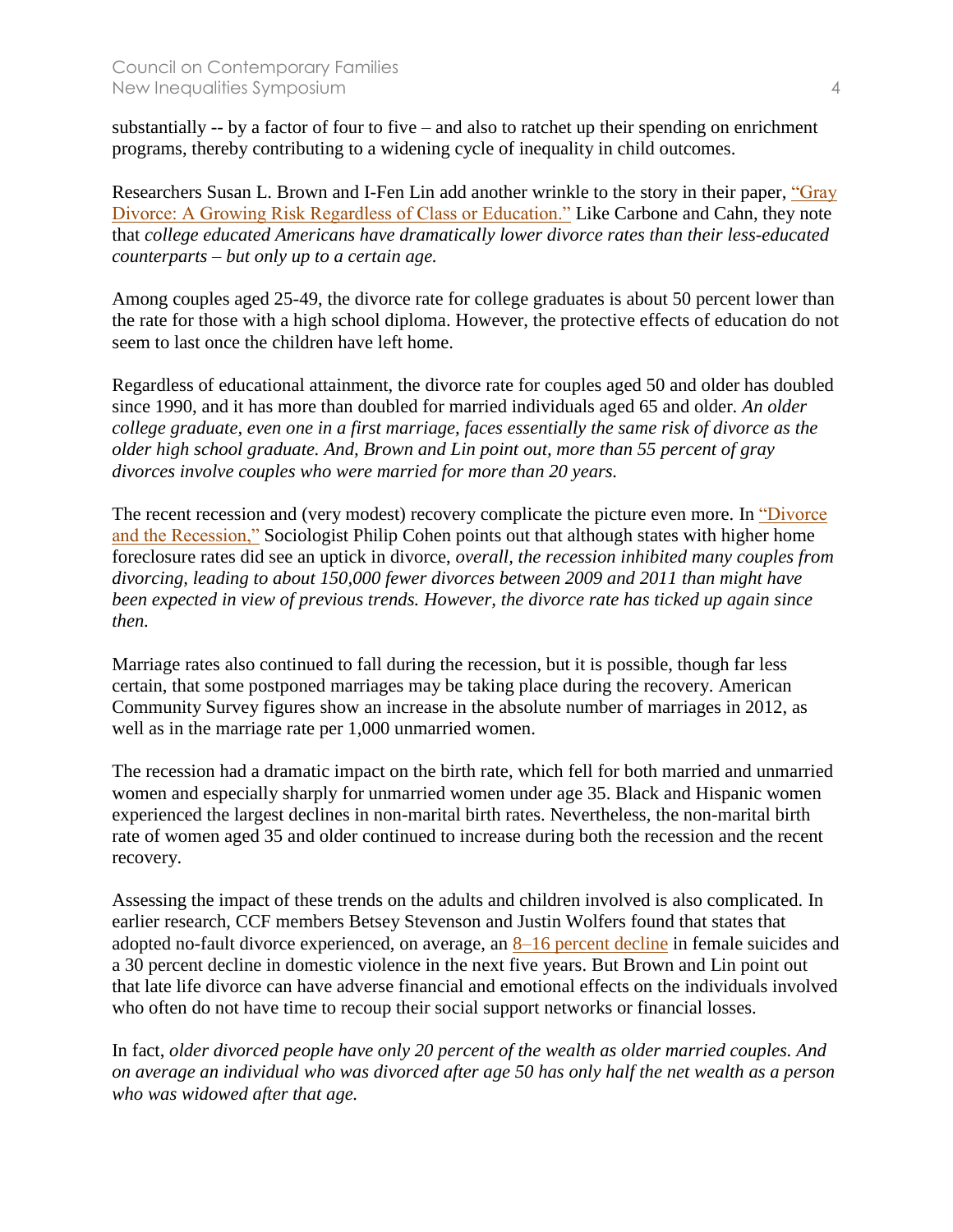Divorce is disruptive and painful for children, who benefit from continuous residence with two collaborative parents. Yet children also benefit from being removed from high-conflict or cold, contemptuous marriages. Previous CCF research has pointed out the difficulty of making hardand-fast statements about ["the" impact of divorce on children,](https://contemporaryfamilies.org/impact-divorce-childrens-behavior-problems/) because many family problems predate the divorce, and may even be its cause rather than its consequence. And given the chronic stress in low-income communities, sociologist Kristi Williams has shown that trying to get impoverished [single mothers to marry](https://contemporaryfamilies.org/marriage-ineffective-in-war-on-poverty-report/) may not be an effective way to improve their children's well-being.

Taken together, research is showing that "it depends" is often a more accurate answer to questions about trends, causes, and consequences of marriage and divorce rates than the sound bites favored in so much public discourse. But many CCF researchers have been exploring ways to improve people's marital relationships and their parenting skills, in or out of marriage. Brown and Lin suggest that the next frontier in such research is to address the distinctive issues facing couples in later years, a field of research that has been relatively neglected until now.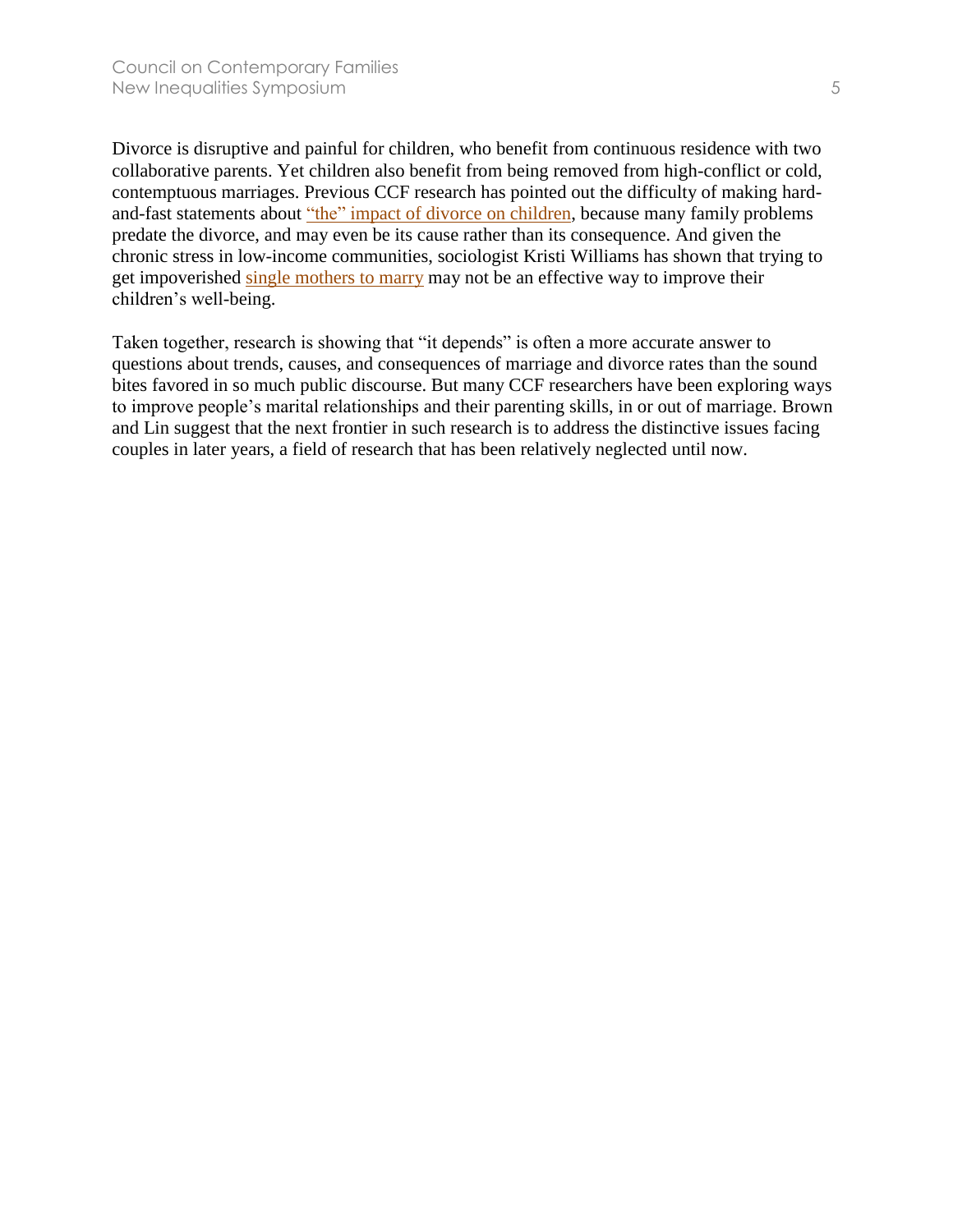## <span id="page-5-0"></span>A Class Act? Stability and Instability in Children's Lives

By June Carbone, University of Minnesota and Naomi Cahn, George Washington University Law School October 8, 2014

*Contrary to popular opinion, growing instability in American families, reflected not just in divorce rates but falling rates of marriage and high rates of unwed motherhood, is not caused by people abandoning traditional concerns for children's well-being. It is a class issue caused by the growing gap between the job options, resources, economic stability, and personal safety nets available to college-educated Americans and less-educated workers. The authors explain.*

For the past two decades, countless media reports have claimed that we face a crisis in Americans' commitment to their children, as falling rates of marriage, high divorce rates, and soaring numbers of non-marital births have affected millions of children. Contrary to popular opinion, this crisis is not caused by people abandoning traditional concerns for children's wellbeing. It is a class crisis caused by the growing gap between the job options, resources, economic stability, and personal safety nets available to college-educated Americans and less-educated workers.

College-educated parents, who generally subscribe to fewer traditional family views than most other Americans (for example, more education is associated with a more positive attitude towards abortion<sup>i</sup>), have adopted a new family strategy that pays off handsomely for their children. In the meantime, the *less-educated families of middle and low income America have fallen behind, not only in income but in the time and attention they are able to devote to their children* – and this in an era when children's success requires ever more investment of time and money than in the past, over a longer period of their lives.

#### **In youth achievement, the still-persistent race gap declined as the social class gap increased**

In 1950, the biggest gaps in children's well-being and achievement were those of race. On standardized reading scores, for example, whites did one-and-a-half times better than African-Americans. While high income conferred many advantages in life, being white outweighed being wealthy in children's test scores: The difference in reading scores between the ninetieth and tenth percentiles of the population (measured by income) was less than half as large as the difference by race.

Over the last half century, racial disparities have shrunk significantly. By contrast, income-based differences within racial groups have increased substantially. *Today, the achievement gap tied to income is 30 to 40 percent higher than it was twenty-five years ago*. It is now nearly twice as large as the black-white achievement gap. In all racial groups, children whose parents' incomes are in the ninetieth percentile of the income ladder dramatically outperform not only the bottom group, but also the middle of the income distribution. Our children experience a far more unequal world than we did, and our grandchildren will have even more of their futures determined by the circumstances of their birth.<sup>ii</sup>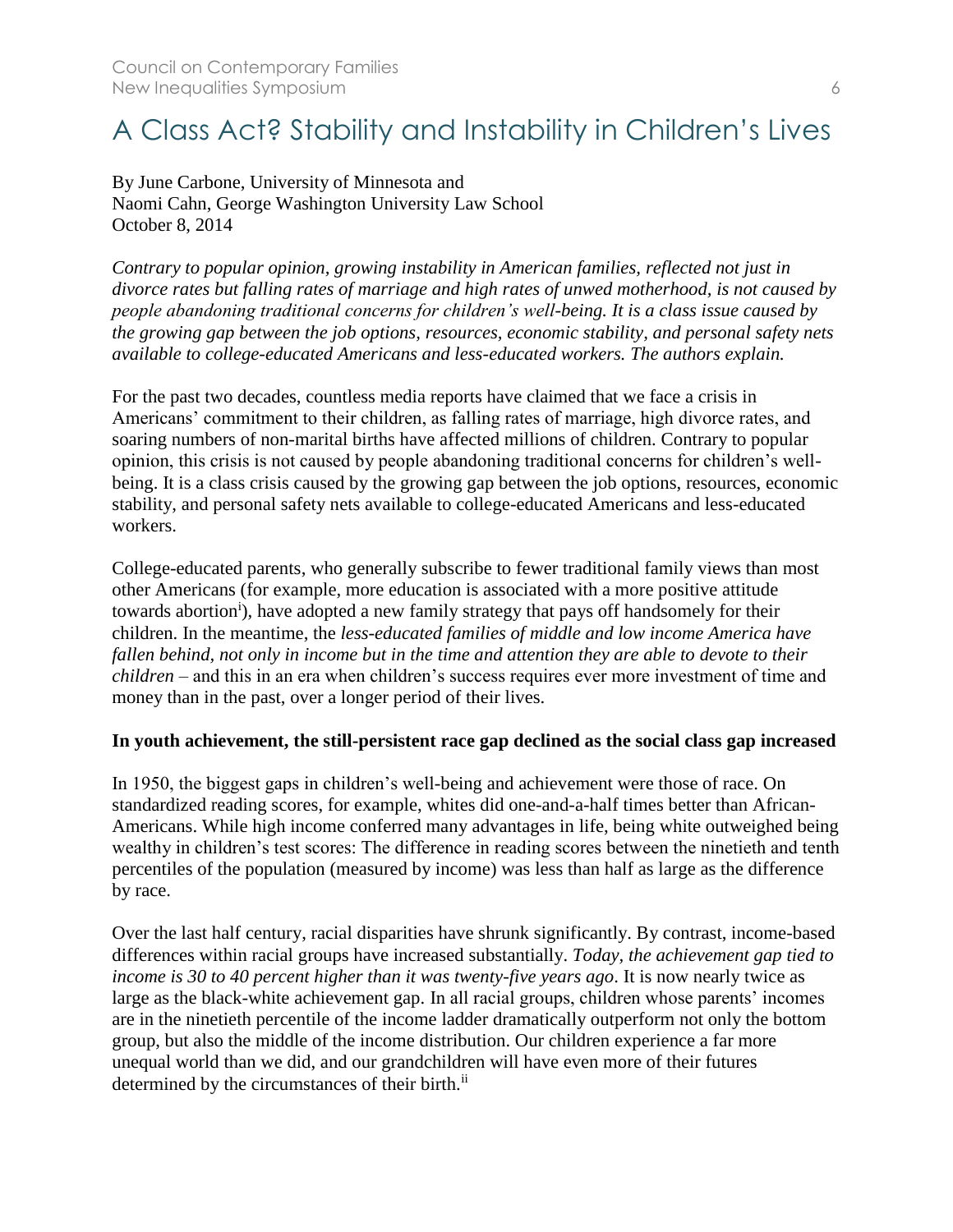A large part of the story lies with the socioeconomic status of their parents. Class has become tied to family structure. <sup>iii</sup> The best educated and highest earning women used to be among the least likely to marry. Today, they are the most likely. Indeed, the top 5 percent of female earners are the only significant social group whose marriage rates have increased.<sup>iv</sup>

Even more significantly, divorce rates for college graduates in their prime child-rearing years have fallen back to the level of the sixties – before no fault divorce. For everyone else, divorce rates, after a brief hiatus, resumed their upward climb. *The net result: for college graduates – but only for college graduates -- the likelihood that a fourteen year-old-daughter would be living with both parents increased between the seventies and the first decade of the twentieth century*. This was true for both white and African-American college graduates. For everyone else, the combination of rising divorce and non-marital birth rates produced much less stable families.<sup>v</sup>

Why are the children of college-educated parents now more likely to grow up in stable, married families? At a time of increased competition for the remaining good jobs in the American economy, college graduates have been able to adopt a new family strategy. In the seventies, as premarital sex increased, shotgun marriages plummeted, and divorce became easier to get, both college-educated and working-class Americans experienced more sex, higher divorce rates, and increasing numbers of intimate partners. College-educated individuals rejected traditional marital norms especially quickly, embracing the sexual revolution, adopting new gender roles and values, expressing skepticism about the sanctity of marriage, and rejecting the 1950s blanket condemnation of cohabitation and divorce.

By the middle of the nineties, however, college-educated couples were rediscovering the benefits of marriage, now that it had been stripped of at least some of its 1950s rigidity. *With the official end of "head and master" laws, the increased protections against domestic violence and sexual coercion within marriage, and new professional opportunities, accompanied by dramatic gains in real wages, educated women began to find marriage a better deal*. And men began to appreciate the advantage of having a wife who could pull her own weight economically and intellectually.

Today, college-educated women postpone marriage and childbearing until their education and training are complete, both by using contraception more consistently and by resorting to abortion more often when contraception fails. Those who wait until their late twenties and early thirties to begin family life find that they have a clearer read on prospective partners. College-educated men and women have also become more likely than in the 1950s and 1960s to marry a similarly educated mate, and college-educated workers have experienced dramatic wage gains in relation to less-educated workers.

#### **Marriage and education trends help explain the gaps**

In direct contradiction to periodic media scare stories about how educated and high-earning women face a shortage of men, *female college graduates have access to a much larger pool of men who are "good catches" than other women*. College-educated woman have made dramatic absolute wage gains, increasing their own attractiveness as partners. At the same time, the wage gap between men and women's incomes, which has shrunk for the country as a whole, has grown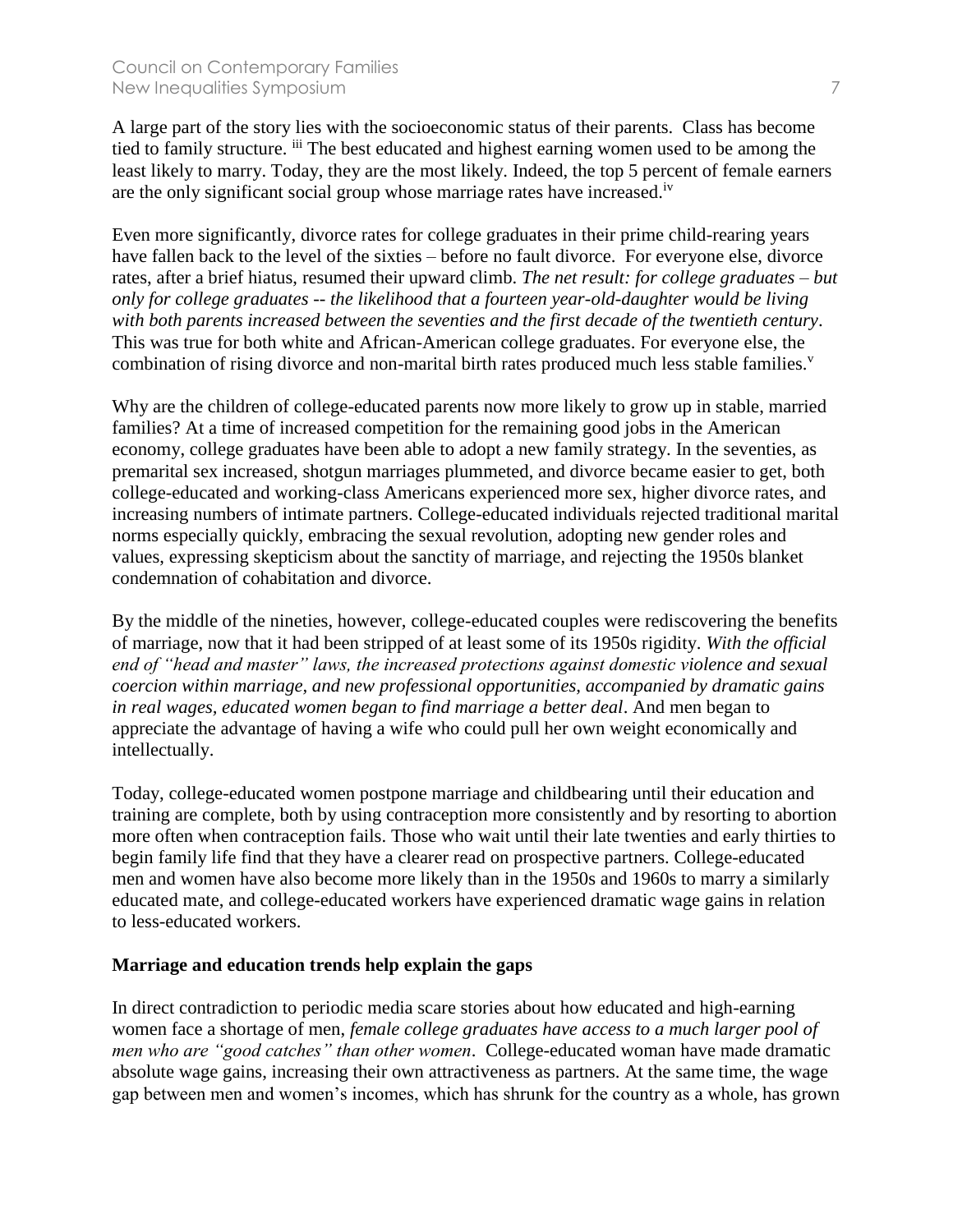#### Council on Contemporary Families New Inequalities Symposium 8

at the top. More men than women have benefitted from the bonuses on Wall Street and in the executive ranks. And elite competition, with winner-take-all rewards, takes the form of longer hours, which often disadvantages women compared to males in similar jobs.<sup>vi</sup> In this collegeeducated and elite "marriage market," high-earning men outnumber high-earning women just enough to reinforce women's incentives to marry.

Once married, college-educated couples have the income and savings necessary to invest ever more time and attention in their children. Some researchers find that the happiest couples are those where *neither* spouse does the housework: *While time spent on childcare has increased, time spent on cooking, cleaning and laundry has ironing has declined, and those who can hire*  someone else to do the remaining chores experience much less stress.<sup>vii</sup> College graduates have also been spared many of the destabilizing effects associated with the declining real wages and job security experienced by less-educated workers over the past 30 years.

The real wages and job prospects of female high school graduates have increased over the past 40 years, but those of male high school graduates have fallen sharply.<sup>viii</sup> The result is that the wage gap between men and women has shrunk. Yet the working class holds more traditional attitudes about the importance of male breadwinning than do college graduates.<sup>ix</sup> Male high school graduates used to be able to support a family on their wages. Today, their inability to do so is a major factor in family instability.

Women who do not go on to college live in neighborhoods and work in sectors of the economy where they meet a much less attractive group of potential marriage partners that their collegeeducated counterparts. Many of the men in these communities cycle in and out of dead end jobs. They face long periods of unemployment or underemployment. They have become more likely than a half century ago to experience brushes with the criminal justice system, and these are much more likely than in the past to result in jail time.<sup>x</sup> It only takes a few bad experiences for women to decide to invest in themselves.

Whatever their marriage prospects, most women still want children. If they become jaded about the men in their communities, they see little reason to wait for marriage to have a child because they do not expect that delaying pregnancy will increase the likelihood of finding a man who can or will pull his own weight in a relationship.

In spite of stagnant wages, unstable families, and greater parental stress, those on the losing end of societal changes do not invest less in their children than they have done in the past. But they have been unable to increase their investment of time and resources as quickly as their more educated counterparts. In the mid-seventies, high school graduate mothers spent four minutes *more* each day with their children than mothers who were college graduates. By the second half of the 2000s, they had doubled their time with children. But college graduate mothers had increased their time with children even more substantially -- by a factor of four to five. The net result: college graduate mothers now spend 50 minutes a day more with their children than mothers who only graduated from high school. Taking fathers into account further increases the time gap to almost an hour a day. $\frac{xi}{x}$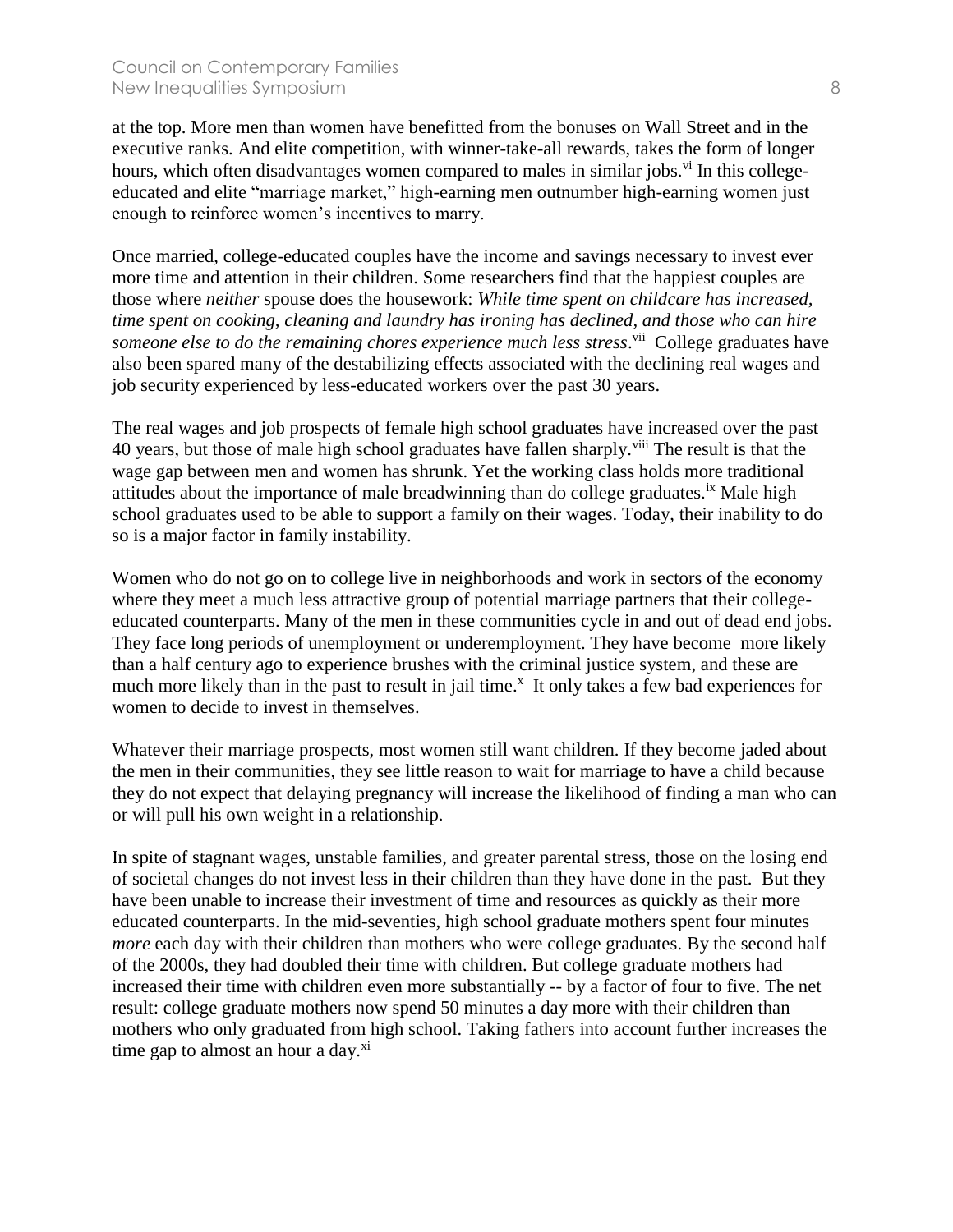As the top invest even more in their children, the payoffs are not only in terms of test scores or college completion rates but also athletic participation, participation in religious and/or civic organizations, community involvement – and marriage rates. In the meantime, families who enjoy neither stability nor community and workplace support struggle to stay even or make modest progress. Even when they succeed in achieving stable families, they fall further behind in our winner-take-all economy.

### For Further Information

June Carbone, Robina Chair in Law, Science and Technology University of Minnesota [jcarbone@umn.edu;](mailto:jcarbone@umn.edu) (612)626-3012

Professor Naomi Cahn, Harold H. Green Chair George Washington University Law School [ncahn@law.gwu.edu;](mailto:ncahn@law.gwu.edu) (202)994-6025

iv [https://contemporaryfamilies.org/top-20-percent-against-bottom-80/;](https://contemporaryfamilies.org/top-20-percent-against-bottom-80/) Adam Looney and Michael Greenstone, The Marriage Gap: The Impact of Economic and Technical Chang en Marriage Rates (2012),

<sup>v</sup> http://stateofourunions.org/2010/SOOU2010.pdf, fig. S3.,; [http://www.bls.gov/opub/mlr/2013/article/marriage-and-divorce](http://www.bls.gov/opub/mlr/2013/article/marriage-and-divorce-patterns-by-gender-race-and-educational-attainment.htm)[patterns-by-gender-race-and-educational-attainment.htm](http://www.bls.gov/opub/mlr/2013/article/marriage-and-divorce-patterns-by-gender-race-and-educational-attainment.htm)

ix Marriage Markets, at 98-101.

 $\overline{a}$ 

<sup>i</sup> http://www.gallup.com/poll/154946/non-christians-postgrads-highly-pro-choice.aspx

ii Sean F. Reardon, *The Widening Academic Achievement Gap Between the Rich and the Poor: New Evidence and Possible Explanations* (July 2011), [http://cepa.stanford.edu/sites/default/files/reardon%20whither%20opportunity%20-](http://cepa.stanford.edu/sites/default/files/reardon%20whither%20opportunity%20-%20chapter%205.pdf) [%20chapter%205.pdf.](http://cepa.stanford.edu/sites/default/files/reardon%20whither%20opportunity%20-%20chapter%205.pdf)

iiiiiii June Carbone and Naomi Cahn, Marriage Markets: How Inequality is Remaking the American Family (2014).

http://www.hamiltonproject.org/papers/the\_marriage\_gap\_the\_impact\_of\_economic\_and\_technological\_change\_on\_ma/.

vi <http://scholar.harvard.edu/goldin/publications/grand-gender-convergence-its-last-chapter>

vii Steven L. Nock & Margaret F. Brinig, Weak Men and Disorderly Women: Divorce and the Division of Labor, in The Law and Economics of Marriage & Divorce 185, 186 (Antony W. Dnes & Robert Rowthorn eds., 2002); Paul Amato, Alan Booth, David R. Johnson& Stacy J. Rogers, Alone Together: How Marriage in America is Changing 123-24(Harvard University Press 2007). . viii Stephanie Coontz, The New Instability, N.Y. Times, July 26, 2014, [http://www.nytimes.com/2014/07/27/opinion/sunday/the](http://www.nytimes.com/2014/07/27/opinion/sunday/the-new-instability.html?_r=0)new-instability.html? r=0; Carbone and Cahn, Marriage Markets.

x Donald Braman, Doing Time on the Outside: Incarceration and Family Life in Urban America 84-91 (2007); Richard Wilkinson & Kate Pickett, *The Spirit Level : Why Greater Inequality Makes Societies Stronger:* (New York: Bloomsberg Press 2009).

<sup>&</sup>lt;sup>xi</sup> [http://www.hks.harvard.edu/saguaro/research/SaguaroReport\\_DivergingSocialConnectedness\\_20120808.pdf,](http://www.hks.harvard.edu/saguaro/research/SaguaroReport_DivergingSocialConnectedness_20120808.pdf) p. 13.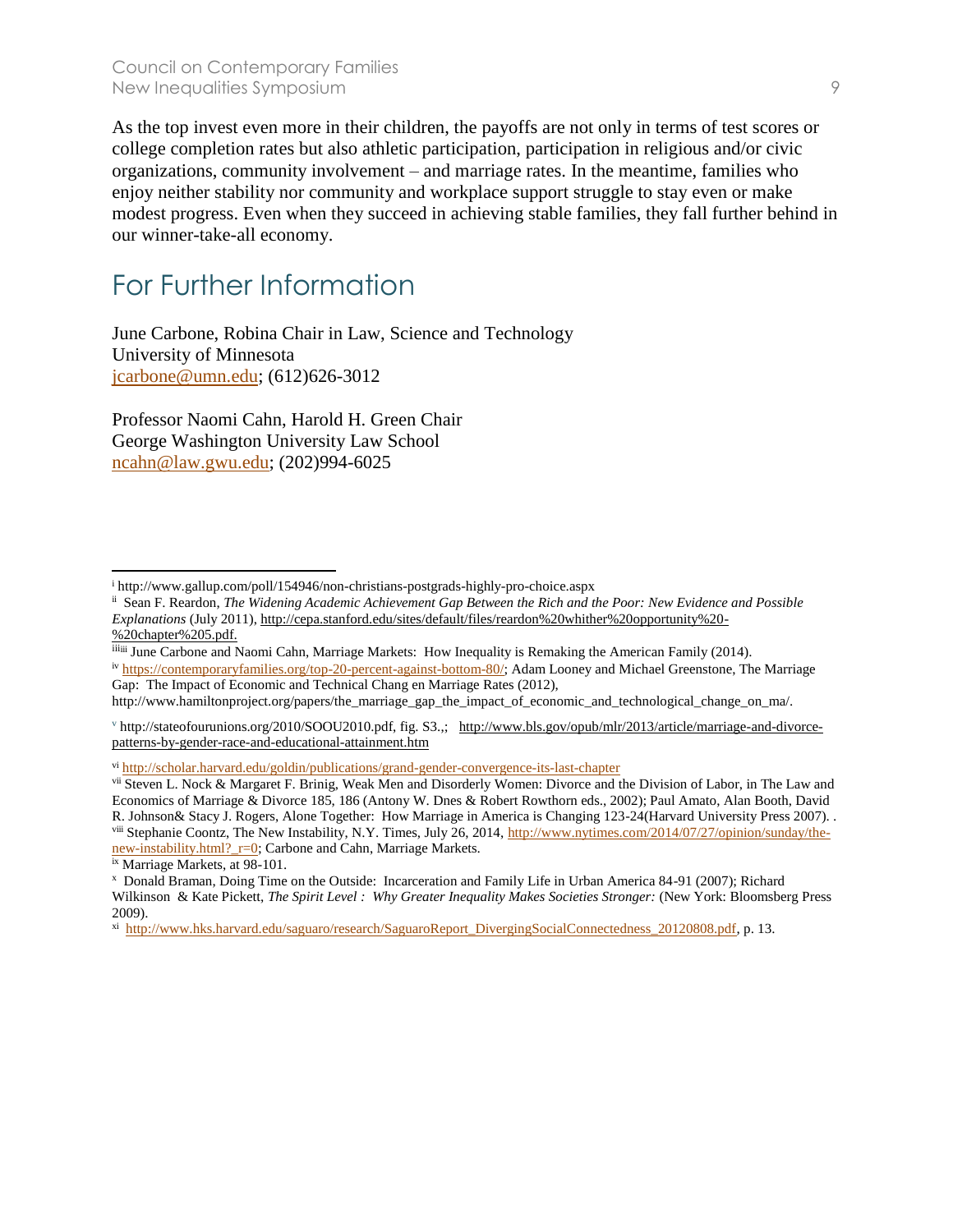## <span id="page-9-0"></span>Gray Divorce: A Growing Risk Regardless of Class or **Education**

By Susan L. Brown and I-Fen Lin Bowling Green State University

*In contrast to the seeming stabilization of divorce rates for the general population over the past two decades, the gray divorce rate has doubled: Married individuals aged 50 and older, including the college-educated, are twice as likely to experience a divorce today as they were in 1990. For married individuals aged 65 and older, the risk of divorce has more than doubled since 1990. Researchers explain why.*

Contrary to the popular notion that divorce is increasing in the United States, the divorce rate has changed relatively little in recent decades. Marriages are not much more likely to end through divorce these days than they were 30 years ago. Yet this overall pattern of stability obscures important variations by class and age.

Generally, education tends to be protective against divorce. In fact, the marriages of collegeeducated couples seem to be lasting longer than they were 30 years ago. Among couples aged 40-49, the divorce rate for those with a college degree is about 50 percent lower than the rate for those with a high school diploma. This differential holds for younger adults ages 25-39, too.

But in contrast to the seeming stabilization of divorce rates for the general population over the past two decades, the gray divorce rate has doubled: Married individuals aged 50 and older, *including the college-educated*, are twice as likely to experience a divorce today as they were in 1990. For married individuals aged 65 and older, the risk of divorce has more than doubled since 1990.

#### **Higher standards, more opportunities, longer lives, women at work help explain the trend**

One reason for this is what we might call the *divorce echo effect*. Older individuals are more often in remarriages, not first marriages, and remarriages have long been more likely than first marriages to end through divorce. People who have been divorced in the past are more willing to divorce again in the event a marriage becomes unsatisfying. In contrast, some proportion of those in first marriages are unwilling to divorce even if they have an unsatisfying marriage.

But we are also seeing an increase in the breakup rate of older people in their first marriages. More than half of gray divorces are to couples in first marriages. Long-term marriages are not immune to divorce—*more than 55 percent of gray divorces involved a split for couples who had been married more than 20 years*. Many of these marriages have not been marked by severe discord. Rather, the partners have simply grown apart. There is no evidence that there are more such "empty shell" marriages than in the past, but fewer older adults seem willing to remain in them.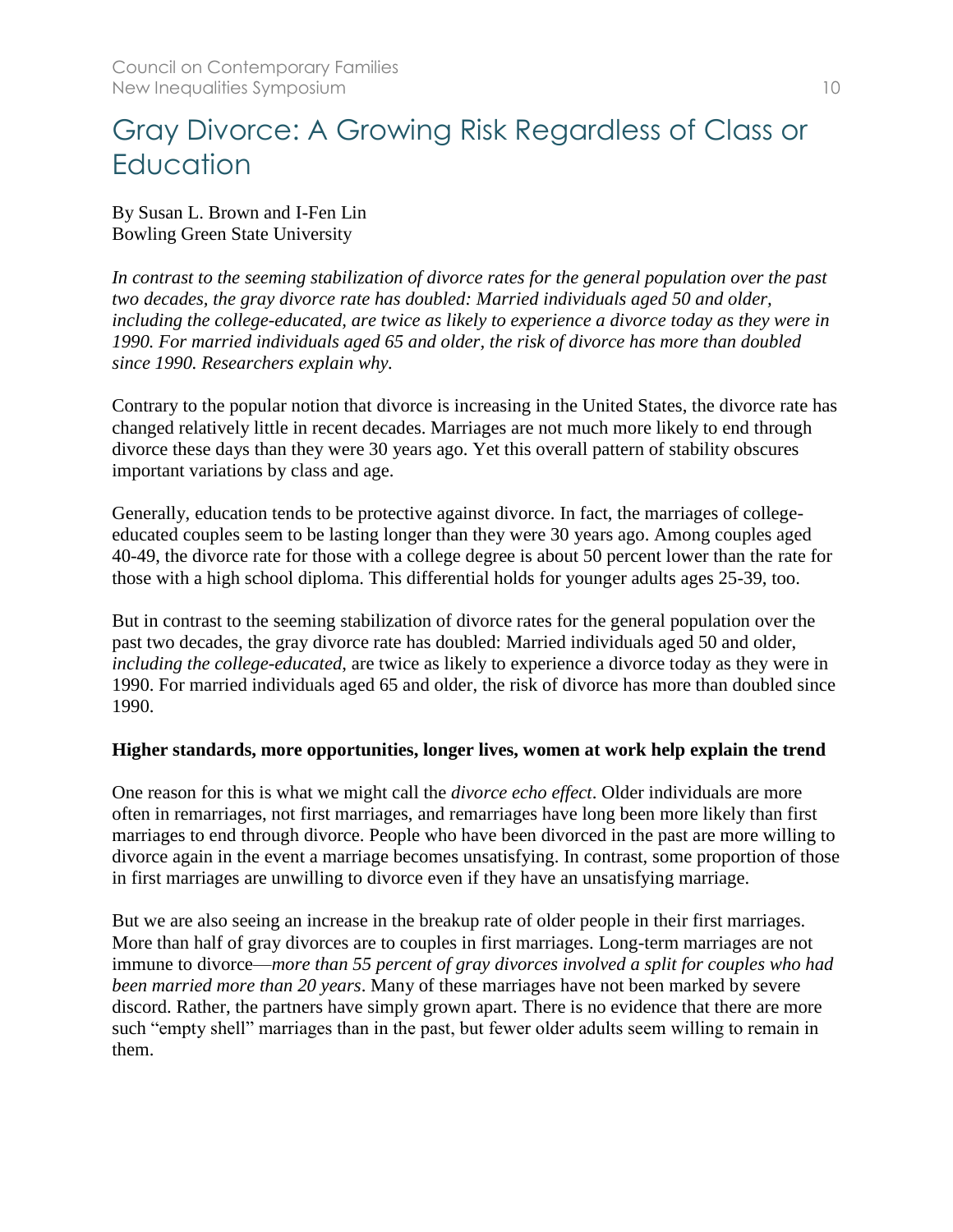In part, this reflects the shifting meaning of marriage in contemporary America. Today, most *people hold marriage to a higher standard than in the past*. Being a good provider or a good homemaker is not enough. Spouses are supposed to be best friends and confidantes. Marriage should be a source of personal happiness and fulfillment. If spouses no longer derive satisfaction from their marriage, divorce is seen as a viable solution and carries far less social stigma then the past.

It may also be that the barriers to divorce at an older age have fallen markedly because Americans are living longer and healthier lives. For one thing, couples in their 60s can expect to live another 20 or more years, which is a long time to spend with someone you don't have much in common with anymore. For another, disability rates have been declining. Additionally, because of longer life spans and larger numbers of divorced people in the population, *the opportunities for people in their 50s, 60s, and 70s to meet new partners are much greater* than in earlier eras. Online dating is surging among this demographic.

Finally, the rise in female labor force participation over the past several decades offers women in particular a way out of marriage that was not as widely available in the past. This is another reason why gray divorce is increasing. At all ages, women are more likely than men to express dissatisfaction with their marriages and to initiate divorce. It is unlikely that women over 50 are more unhappy than in the past, but *these women are less likely to be financially dependent on their husbands and more likely to have the resources to call it quits*.

#### **Education doesn't protect for gray divorce**

Gray divorce is a recent phenomenon and scholars are just beginning to investigate its antecedents and consequences. For the most part, factors traditionally associated with divorce also appear to be predictive of gray divorce. But there is one notable exception: education. As noted above, on average, education tends to be protective against divorce. As a proxy for socioeconomic status, it is indicative of financial security. Education facilitates economic security, which helps to stabilize marriages. Not surprisingly, many couples who get divorced point to disputes over money as the reason why they broke up. Having plenty of money means one less thing for couples to fight about.

But this linkage only holds for younger and middle aged adults. For older adults, the risk of divorce does not differ much by education level. *A college degree does not provide protection against later life divorce*. The older college graduate, even one in a first marriage, faces essentially the same divorce rate as the older high school graduate.

Perhaps the *economic advantages that stabilized college graduates' marriages in the childraising years now work in the opposite direction*, making it financially possible for dissatisfied couples to split up, whereas those with fewer resources (i.e., the high school educated) feel compelled to stay together for financial reasons. Their careers are winding down, and they would not have time to recoup the economic losses often associated with divorce. Nor may they be as likely to have the savings cushion to minimize the financial shock.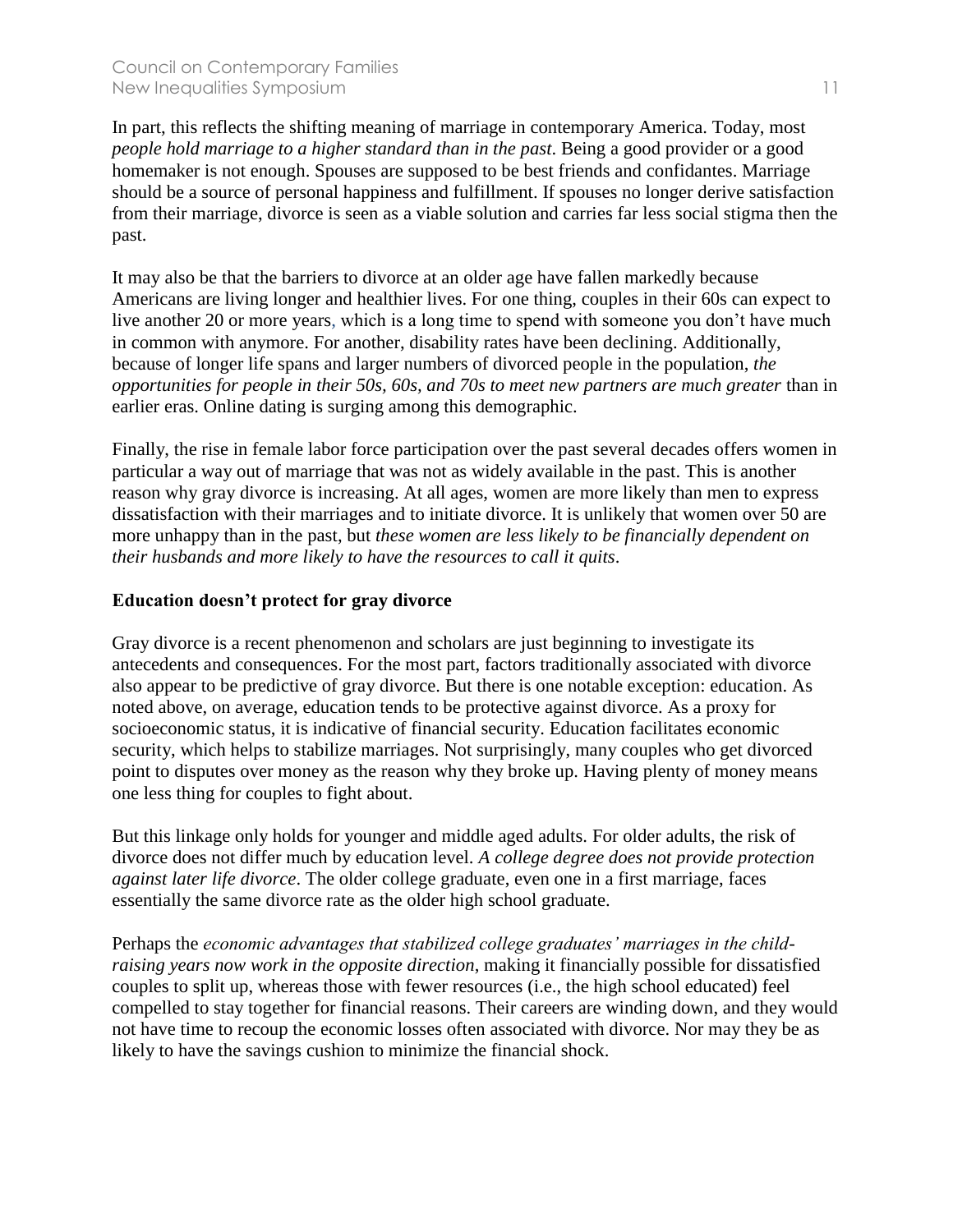Alternatively, this pattern simply may reflect the fact that for older adults, the level of financial resources one has is less tied to education level. It is younger cohorts for whom education level is closely linked to earnings (which is why so many young people are pursuing a college degree). *The role of education for economic security differs across cohorts, and this has ramifications for how education is linked to the risk of divorce across the life course.*

#### **Consequences of gray divorce related to financial security and health**

The consequences of a gray divorce are also likely to be different than those of early divorce. For individuals in their prime, people who are healthy and financially secure, divorce can bring a new lease on life. Spouses who felt tied down and constrained are now able to pursue their own goals, reinventing themselves in their third age.

At the other end of the spectrum, those without adequate economic resources or who are in poor health face a tremendous struggle following divorce. Now they must go it alone without the buffer of social and economic support that spouses provide. *Older adults are unlikely to recoup financial losses associated with divorce, and this is particularly true for women who were out of the labor force for decades*. A woman who divorces in her 20s and 30s may experience a financial loss, but she has time to improve her earnings power, often through increased education or longer work hours, and she also has a better chance of remarrying someone with higher income than her first husband. For older women, the time horizon is simply too short—they can't spend 20 years in the labor force building up their savings.

Our research shows that, on average, gray divorceds have only 20 percent as much wealth as older married couples. *Older divorceds are also disadvantaged relative to widoweds.* The net wealth of those who were widowed after age 50 is more than twice as high as the net wealth of gray divorceds. In short, individuals who divorce later in life and remain single typically do not enjoy the economic cushion that marrieds and even widoweds experience. And Social Security payments do not close the gap—on average, gray divorceds can count on less than \$14,000 per year from Social Security.

Today, one out of every four people experiencing divorce is over age 50. Nearly one in ten is 65 or older. This raises critical questions about how gray divorce is reshaping the aging experience in the U.S. *Although for some older adults a gray divorce may be liberating, for others who are less advantaged it is a devastating experience with long-term negative consequences for their own lives and for society as a whole*. It is essential that we investigate in more detail the distinctive dynamics of late life divorce, along with the factors that allow some adults, but not others, to successfully steer their marriages through the new terrain of aging in contemporary America.

### For Further Information

Susan L. Brown, Professor and Chair, Department of Sociology Bowling Green State University (419) 372-9521; [brownsl@bgsu.edu](mailto:brownsl@bgsu.edu)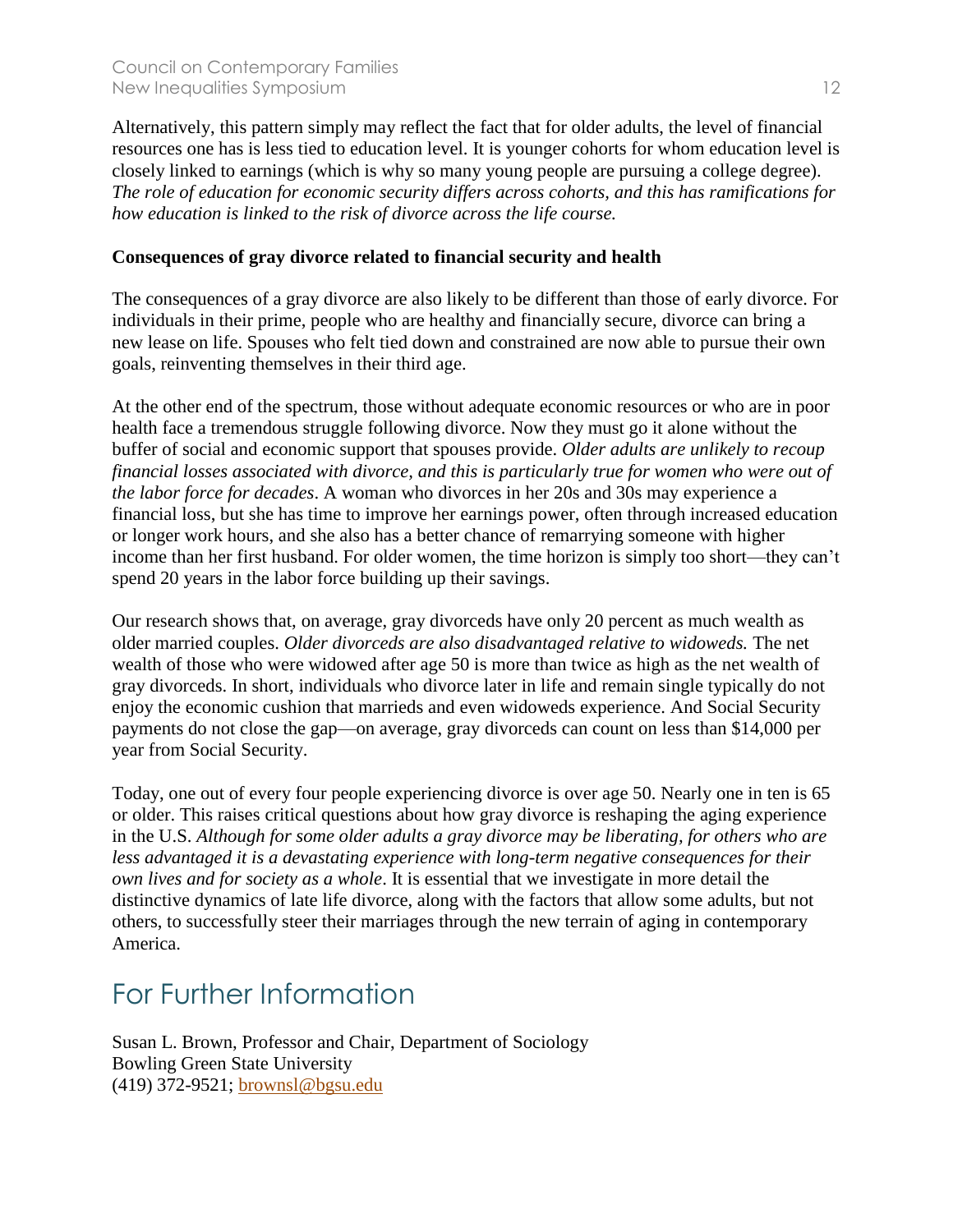Council on Contemporary Families New Inequalities Symposium 13

I-Fen Lin. Associate Professor, Department of Sociology Bowling Green State University (419) 372-8517; <u>ifenlin@bgsu.edu</u>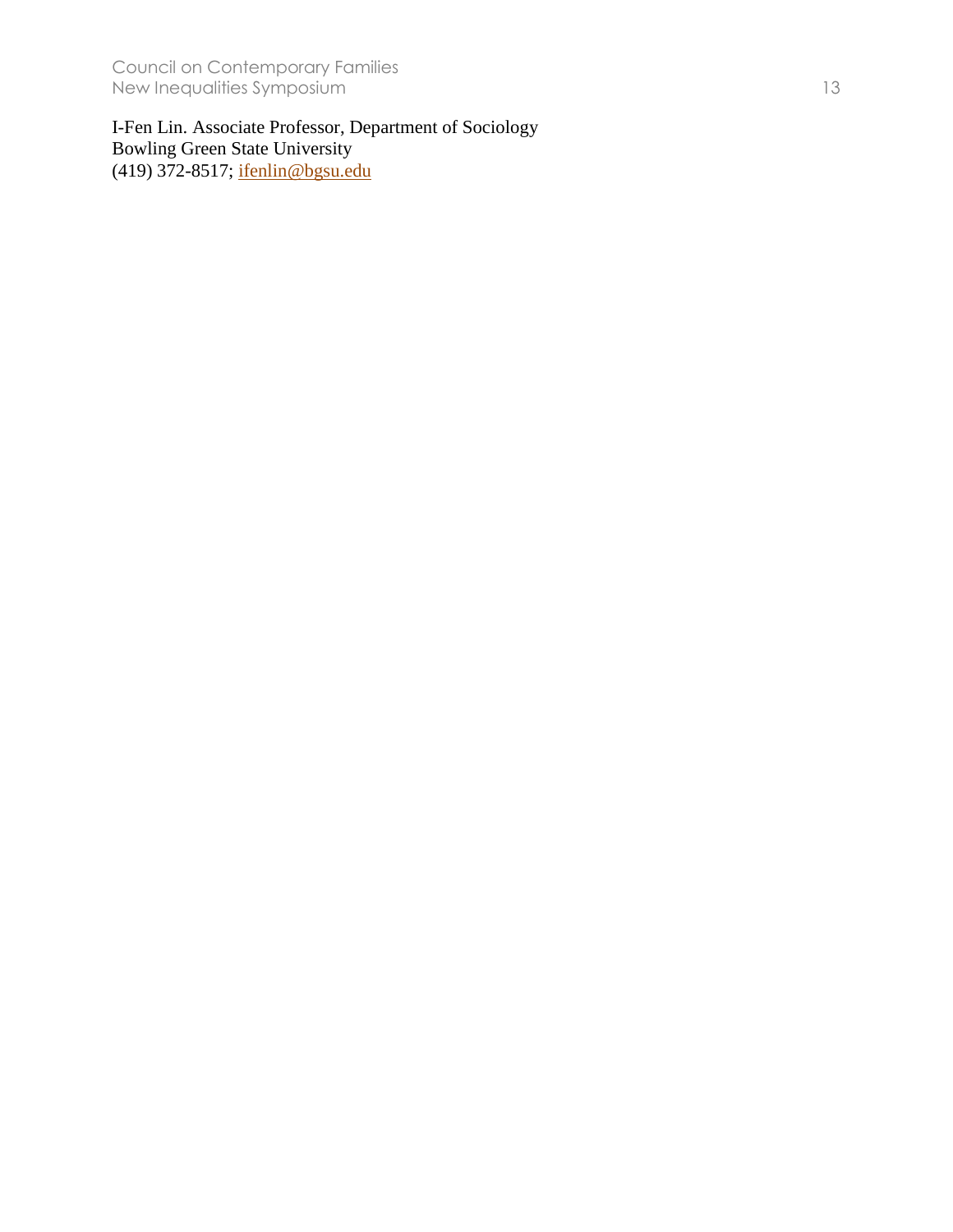### <span id="page-13-0"></span>Divorce and the Recession

#### By Philip Cohen University of Maryland

*It is quite likely that the economic crisis both caused some divorces and prevented some divorces. However, the balance of the evidence suggests it prevented more than it caused. I would not read this as good news for marriage and families, however, because there may be negative consequences for people who want to part but cannot divorce because of economic constraints. The enforced wait could simply prolong or exacerbate marital stress and family conflict, rather than saving or restoring a happy marriage.*

In the wake of several news reports claiming that a falling divorce rate was the "silver lining" around the clouds of the Great Recession, I analyzed divorce patterns using the American Community Survey (ACS) from 2008 to 2011 to look for evidence of whether the economic crisis had increased or decreased the divorce rate. On the one hand, economic stress, job loss, and home foreclosure tend to be associated with marital tension and thus might be expected to increase the number of divorces. On the other hand, divorce is expensive, especially the cost of establishing a new household, and people who can't sell their homes, or who have suffered a job loss, might not be able to manage a divorce and thus end up postponing or foregoing it.

My research shows that the divorce rate fell from 20.9 per 1,000 married women in 2008 to 19.5 in 2009, before rebounding to 19.8 in 2010 and 2011. It is not immediately clear that this was a response to the recession, because divorce rates had been falling for several years prior to the economic crisis. By looking at demographic predictors of divorce, however – age, duration of marriage, number of times married, education, race/ethnicity, and nativity – I was able to determine how many divorces would have been expected in 2009-2011 absent the crisis. From this, I calculated that the crisis had indeed provoked a drop in total divorces, resulting in about four percent -- or about 150,000 – fewer divorces than would have been expected to occur in those three years. On the other hand, I found some evidence of a partial counter-trend, with divorce rates increasing in states with higher home foreclosure rates.

Since my original analysis was published, the 2012 ACS has been released, showing a continued increase in the divorce rate, up to 20.0 per 1,000 married women. The supports the idea that the 2009 drop was a one-time event tied to the recession.

In summary, it is quite likely that the economic crisis both caused some divorces and prevented some divorces. However, the balance of the evidence suggests it prevented more than it caused. I would not read this as good news for marriage and families, however, because there may be negative consequences for people who want to part but cannot divorce because of economic constraints. The enforced wait could simply prolong or exacerbate marital stress and family conflict, rather than saving or restoring a happy marriage.

Assessing the impact of the recession on the marriage rate is more complicated. The American Community Survey shows an increase in the number of marriages in 2012, and also an increase in the marriage rate per 1,000 unmarried women. That's just a one year uptick, but it's consistent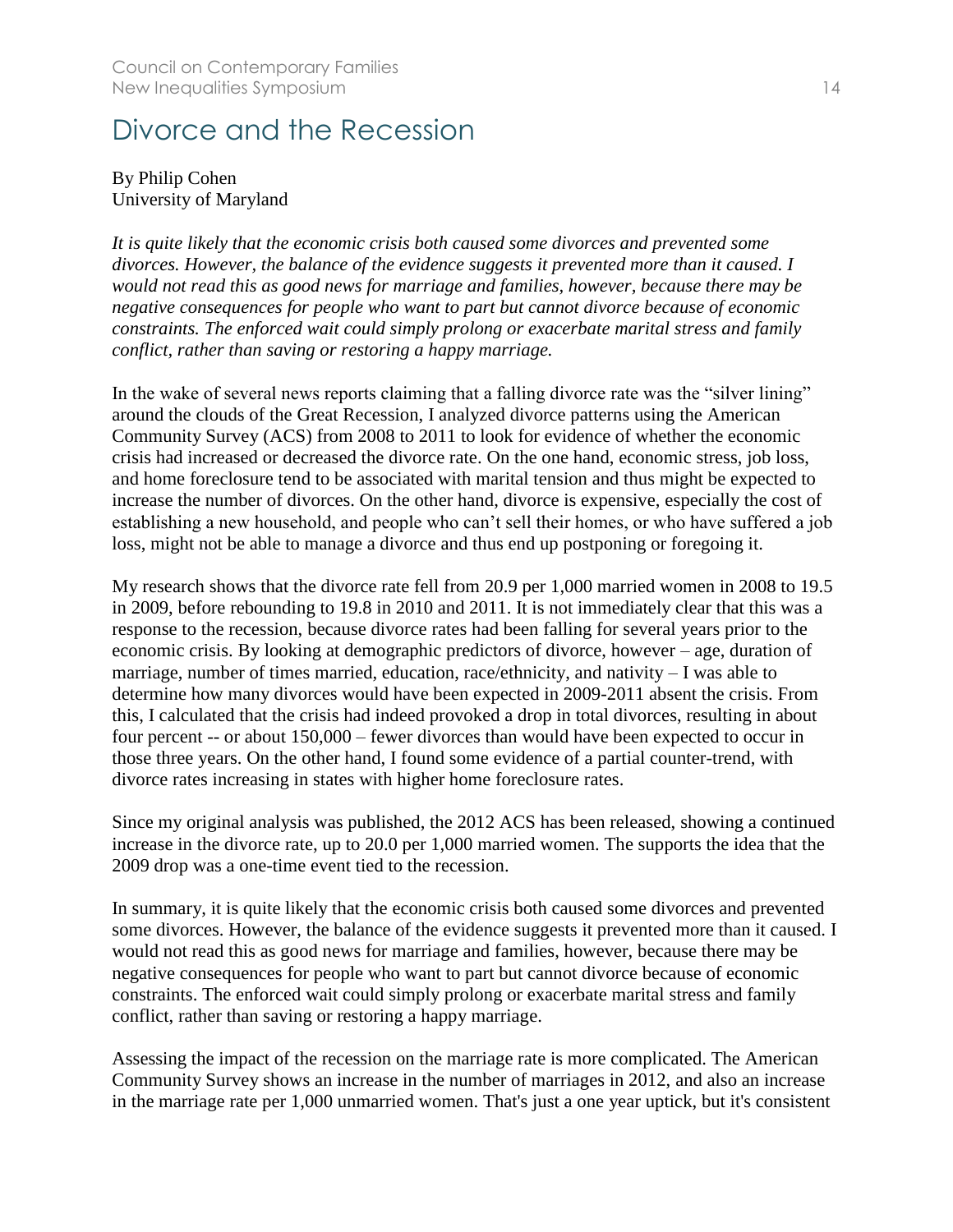with the possibility that the recession held down marriages just as it held down divorces, and that some postponed marriages may now take place. However, we don't have the NCHS vital statistics numbers for 2012 yet, and as of 2011 they still show a decline.

For births, the big story is the drop in birth rates during the recession for almost all women. On average, the drop in birth rates has been steeper for single women, and their birth rates haven't bottomed out yet, while married women's birth rates started edging back up in 2011 and 2012. As a result, unmarried births peaked at 41.0 percent of all births in 2009, and have since slipped to 40.7 percent. It's a tiny drop, but after increasing for several decades, three straight years of no increase in the share of births to unmarried women is certainly interesting news.

Just as interesting is the difference in birth trends for unmarried women under 35 and unmarried women aged 35-44. The birth rate for unmarried women under age 35 has now fallen every year since 2007. But the non-marital birth rate for women aged 35-39 was seven percent higher in 2012 than in 2007, while the non-marital birth rate for women aged 40-44 was 29 percent higher.

### For Further Information

Philip N. Cohen, Professor of Sociology University of Maryland, College Park Email: [pnc@umd.edu;](mailto:pnc@umd.edu) phone: 301-405-6414.

For the source of my calculations, see Philip N. Cohen. "Recession and Divorce in the United States, 2008-2011." Population Research and Policy Review 33(5):615-628. And it is available here: [http://www.terpconnect.umd.edu/~pnc/PRPR14.pdf.](http://www.terpconnect.umd.edu/~pnc/PRPR14.pdf.T) The 2012 update is posted here: [https://familyinequality.wordpress.com/2014/01/03/divorce-recession-drop-rebound-with-the-](https://familyinequality.wordpress.com/2014/01/03/divorce-recession-drop-rebound-with-the-2012-rate/)[2012-rate/](https://familyinequality.wordpress.com/2014/01/03/divorce-recession-drop-rebound-with-the-2012-rate/)